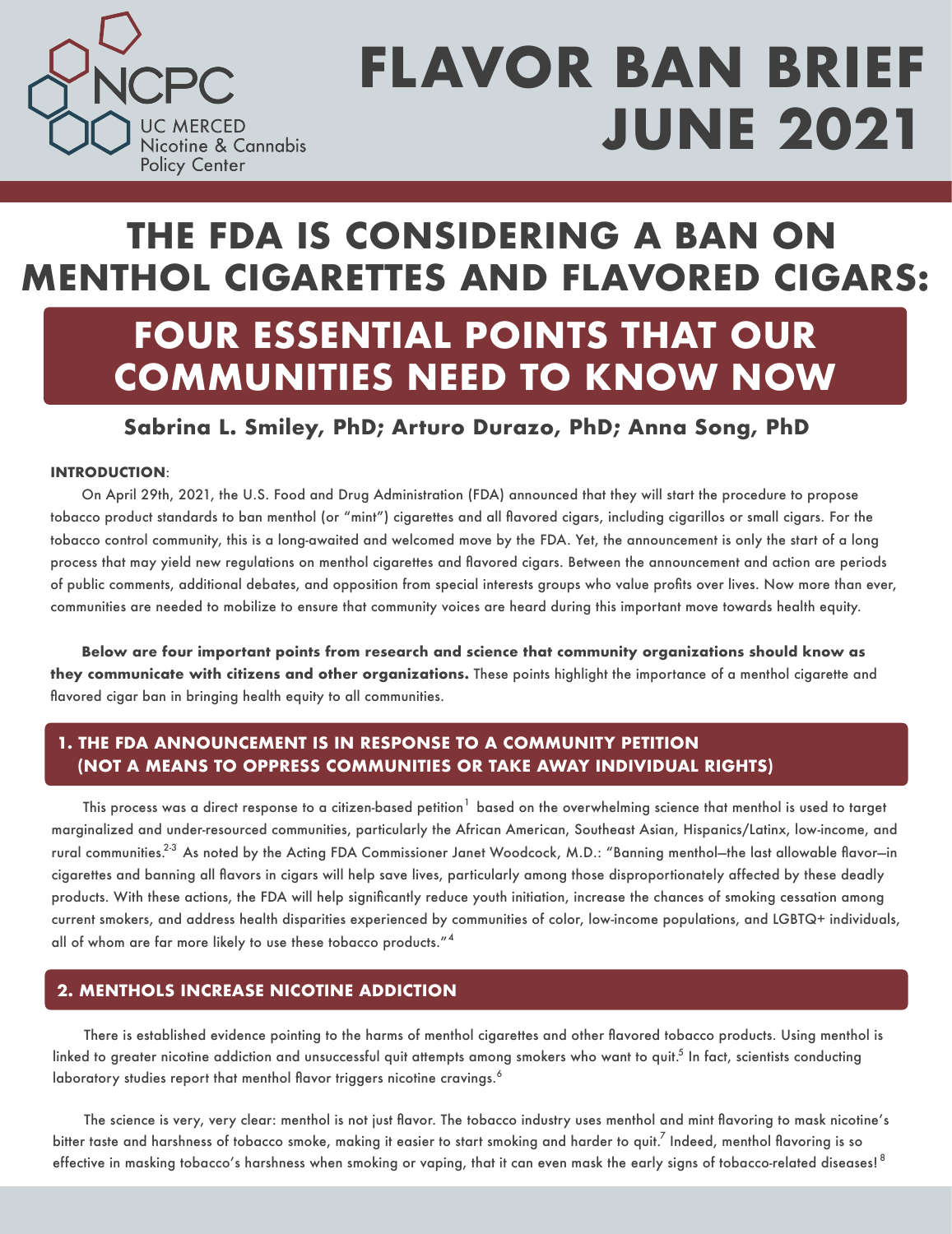

### **PARTICULARLY WITH MENTHOL CIGARETTES AND FLAVORED CIGARS 3. THE TOBACCO INDUSTRY HAS A LONG HISTORY OF TARGETING COMMUNITIES OF COLOR,**

The FDA's announcement is a step towards health equity and racial justice. Again, the science is crystal clear: menthol cigarette marketing, such as advertisements and price promotions, targets communities of color, including the African American community.<sup>9-10</sup> For more than 50 years, the tobacco industry has targeted the African American community, including enlisting African American celebrities to promote menthol cigarettes, and placing more advertisements for menthol cigarettes brands like Kool and Newport in predominantly African American neighborhoods and African American-owned media. A recent study conducted in Los Angeles County showed that storefront ads and cheaper prices for menthol cigarettes were more common in neighborhoods with more African American residents. $^{\rm 11}$  As a result, in surveys, 80 percent of African American smokers report smoking menthol cigarettes. $^{\rm 12}$ 

Moreover, there is a long history of targeted marketing to other communities of color, including campaigns geared specifically to increase Hispanic/Latinx and youth smokers, particularly through menthol. $^2\,$  The tobacco industry continued the trend by targeting our communities with large and small flavored cigars that have fewer restrictions than cigarettes. $^{11}$  These products are just as harmful as cigarettes, yet are widely available in appealing flavors, and sold in singles for less than \$1. Popular flavored small cigar brands include Swisher Sweets, Black & Mild, and Backwoods.

### **4. MENTHOLS ARE A GATEWAY FOR SMOKING AMONG YOUTH**

The tobacco industry uses flavored tobacco as a highly effective strategy to attract new young smokers. Evidence shows that teenagers experimenting with smoking are more likely to smoke when tobacco products are flavored, particularly menthol and mint. $^{12}$ Menthol flavor decreases the harsh effects of smoking, making it easier for smokers, including young smokers, to enjoy smoking. $^5$ Evidence shows that youth who start using tobacco start with mint/menthol. $^{13,14}$  Over 50% of youth smoke menthol cigarettes  $^{14}$ and over 90% of African American smokers reported using menthols when they first started smoking. $^{\circ}$ 

In addition to its role as a gateway for smoking, menthols may also slow the progress we've made in curbing youth smoking. Youth smoking for non-menthol cigarettes is decreasing, but that decrease is not seen in youth use of menthol cigarettes. Indeed, some research has documented an increase in menthol cigarette use among youth.<sup>15</sup> Further, cigars are just as popular as cigarettes, if not more.<sup>16</sup> In this regard, it is clear that banning menthols and flavored cigars is key to curbing youth smoking and preventing a generation from suffering tobacco-related diseases and death.

### **WHAT COMMUNITIES NEED TO DO NOW:**

### **1. DISSEMINATE THE INFORMATION:**

A federal ban on menthol cigarettes and flavored cigars will reduce commercial tobacco use, disease, and death through cessation and prevention of youth use. Educate communities on the FDA's recent announcement by widely distributing this flyer. Post it on your social media platforms, and print and post it in your buildings, and other community locations.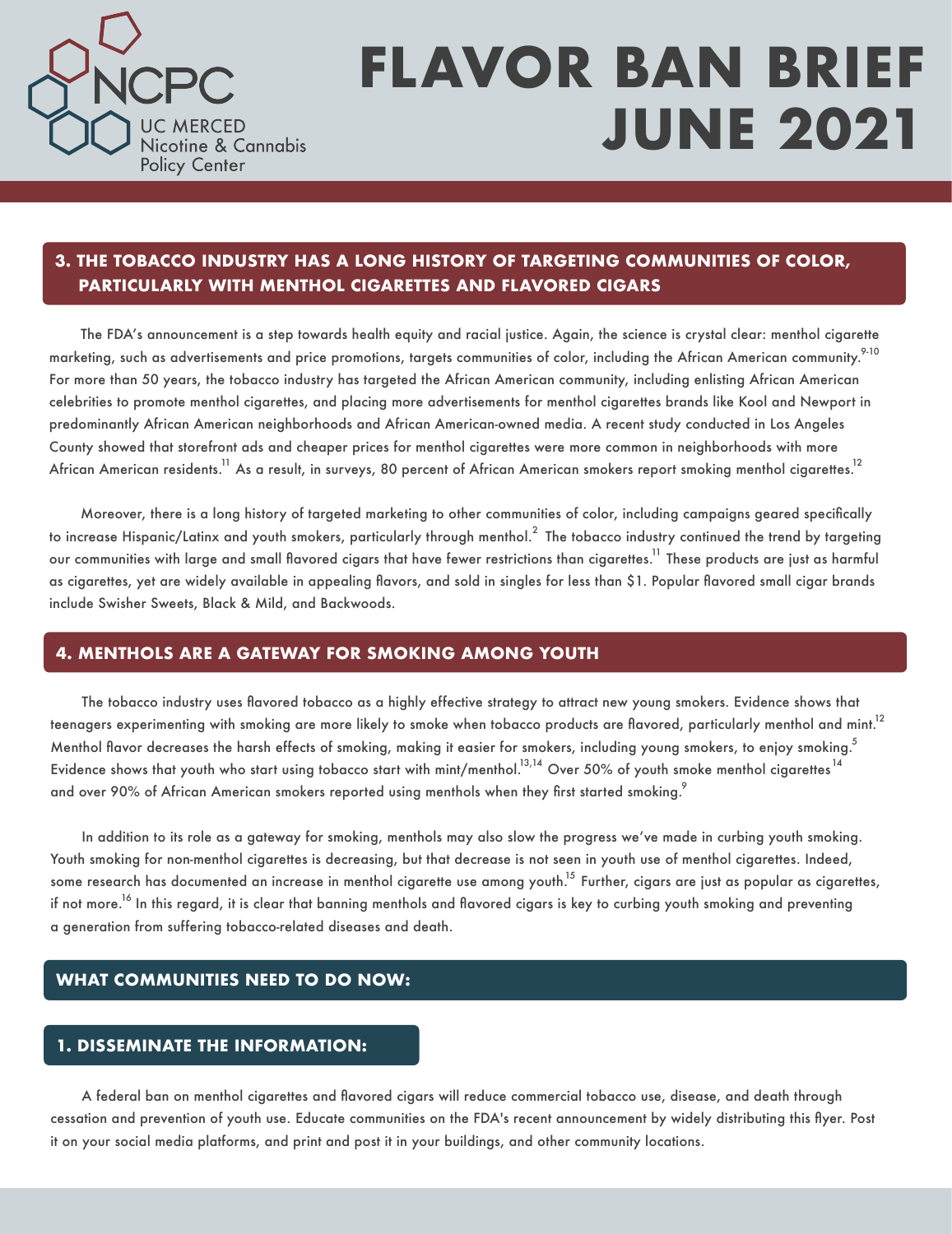

### **2. ENGAGE CITIZENS AND COMMUNITIES:**

Many smokers may choose to quit smoking. Others may consider switching to non-menthol tobacco products or menthol flavored e-cigarettes. Both of these scenarios necessitate ramped up efforts to provide free cessation support for marginalized and communities of color.

### **3. DISPEL MYTHS:**

Know the facts and address industry-sponsored misinformation. There is real concern that a potential ban will be a way to stop, harass, arrest, and incarcerate people of color, when really, the ban would prohibit the production and retail distribution of menthol cigarettes and flavored cigars. Anyone purchasing, using, or possessing these products would **NOT** be criminalized.

### **4. SPEAK LOUDLY AND SUBMIT A PUBLIC COMMENT:**

The FDA will most likely open up for public comment. It will consider comments from everyone. This is an opportunity for local community organizations and stakeholders to voice their opinions by submitting comments to the FDA. **The NCPC is here for support - we can help. You can contact us via email: NCPC@ucmerced.edu** 

### **FREQUENTLY ASKED QUESTIONS**

#### **Q: Is the proposed FDA menthol ban just to discriminate against communities of color?**

**A:** No. The proposed FDA ban came from a citizen petition. $^1$  It originated from a grassroots movement led by leaders of color and based on scientific evidence that communities of color, especially the African American community, are disproportionately targeted by menthol marketing and as a result, are far more likely to smoke menthol cigarettes. Menthol cigarettes increase the addictive nature of nicotine, which makes it harder for menthol users to quit smoking. Dr. Phillip Gardiner, Researcher and Founding Member of the African American Tobacco Control Leadership Council stated, "Part of what I try and get across to people is that the use of tobacco products by African Americans is furthering their oppression here in the United States, and that if we can get off of this, it puts us in a much healthier position to take up struggles, whether it is for greater affirmative action, or equal rights, or even getting a job." $^{17}$ 

#### **Q: Isn't the menthol issue mainly relevant to the African American community?**

**A:** No. Most youth who start using commercial tobacco begin with menthol. Over 50% of youth and 80% of African American youth experimenting with tobacco products report using flavored tobacco, particularly menthol. Moreover, other communities of color are targeted by menthol marketing, including Asian Americans (AA) and Native Hawaiian/Pacific Islanders (NHPI).<sup>18</sup> One study reported that over 50% of Californian AA and NHPI smoked menthol cigarettes. Additional research demonstrates that menthol is also more common among women, low income, Hispanic/Latinx, and/or LGBTQA+ communities. Menthol is a health equity issue and is relevant to all communities.

#### **Q: Will the ban allow police to stop and cite people who smoke menthol cigarettes?**

**A:** No. This ban is not an enforcement against individuals purchasing, possessing, or using menthol cigarettes. The FDA or law enforcement has no power to criminalize against purchase, possession, or use. This ban would focus on commercial tobacco retailer enforcement, as well as production of menthol cigarettes and flavored cigars. $^{\it 4}$